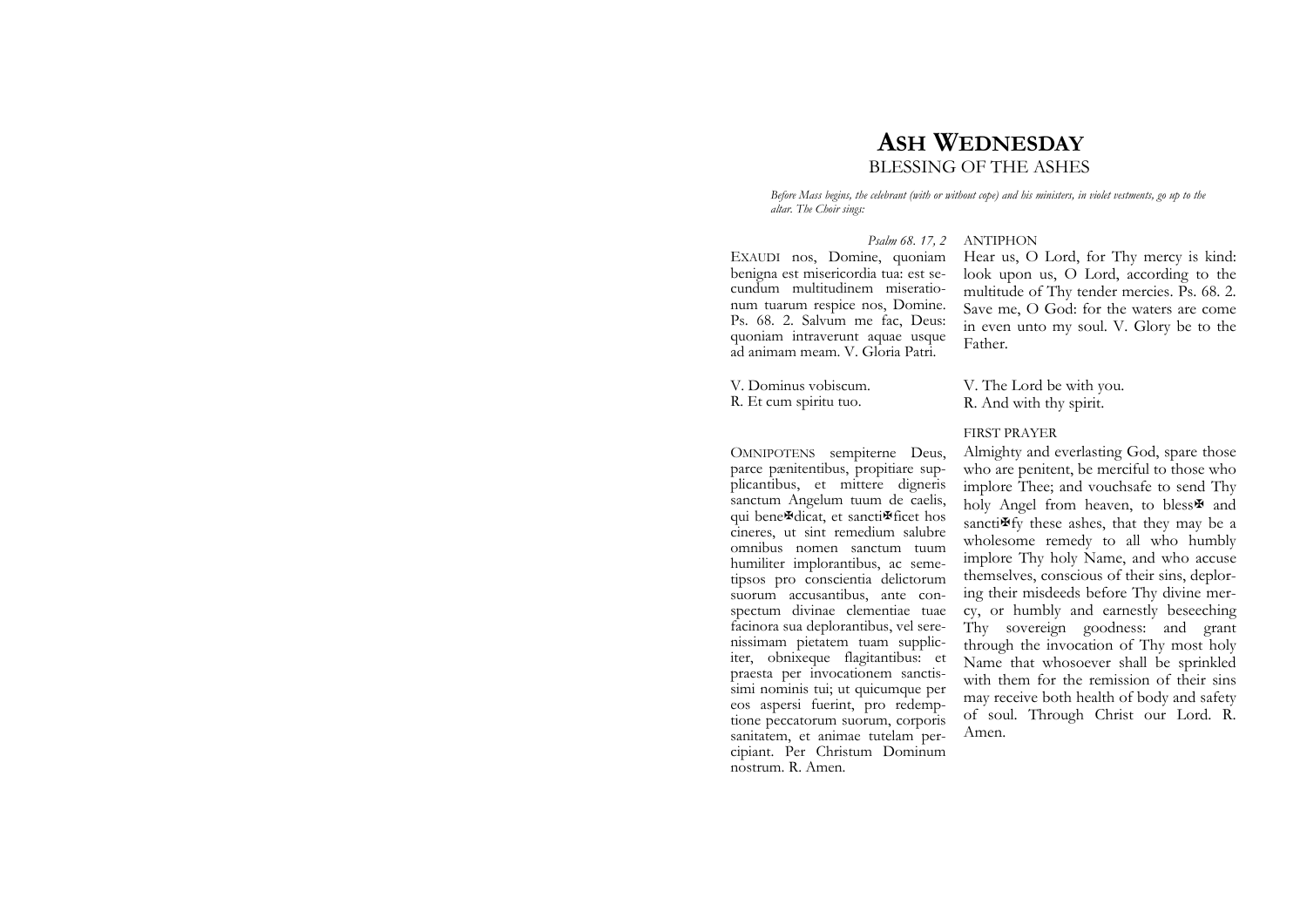#### SECOND PRAYER

DEUS, qui non mortem, sed pænitentiam desideras peccatorum: fragilitatem conditionis humanae benignissime respice; et hos cineres, quos causa proferendae humilitatis, atque promerendae veniae, capitibus nostris imponi decernimus, bene ?dicere pro tua pietate dignare: ut, qui nos cinerem esse, et ob pravitatis nostrae demeritum in pulverem reversuros cognoscimus; peccatorum omnium veniam, et praemia pænitentibus repromissa, misericorditer consequi mereamur. Per Christum Dominum nostrum. R. Amen.

DEUS, qui humiliatione flecteris, et satisfactione placaris: aurem tuae pietatis inclina precibus nostris; et capitibus servorum tuorum, horum cinerum aspersione contactis, effunde propitius gratiam tuae benedictionis: ut eos et spiritu compunctionis repleas, et quae juste postulaverint, efficaciter tribuas; et concessa perpetuo stabilita, et intacta manere decernas. Per Christum Dominum nostrum. R. Amen.

OMNIPOTENS sempiterne Deus, qui Ninivitis in cinere et cilicio pænitentibus, indulgentiae tuae remedia praestitisti: concede propitius; ut sic eos imitemur habitu, quatenus veniae prosequamur obtentu. Per Dominum nostrum. R. Amen.

O God, who desirest not the death, but the repentance of sinners, look down most graciously upon the frailty of human nature; and in Thy goodness vouchsafe to bless  $\mathbf{\Psi}$  these ashes which we purpose to put upon our heads in token of our lowliness and to obtain forgiveness: so that we who know that we are but ashes, and for the demerits of our wickedness are to return to dust, may deserve to obtain of Thy mercy, the pardon of all our sins, and the rewards promised to the penitent. Through Christ our Lord. R. Amen.

#### THIRD PRAYER

O God, who art moved by humiliation, and appeased by satisfaction: incline the ear of Thy goodness to our prayers and mercifully pour forth upon the heads of Thy servants sprinkled with these ashes the grace of Thy blessing: that Thou mayest both fill them with the spirit of compunction, and effectually grant what they have justly prayed for: and ordain that what Thou hast granted may be permanently established and remain unchanged. Through Christ our Lord. R. Amen.

### FOURTH PRAYER

Almighty and everlasting God, who didst vouchsafe Thy healing pardon to the Ninevites doing penance in sackcloth and ashes, mercifully grant that we may so imitate them in our outward attitude as to follow them in obtaining forgiveness. Through our Lord. R. Amen.

*After this the celebrant sprinkles the ashes three times with holy water and also incenses them three times. Meanwhile, the following antiphons and responsory are sung by the choir (or recited by the celebrant.)* 

#### *Joel 2. 13* ANTIPHON

IMMUTEMUR habitu, in cinere et cilicio: jejunemus, et ploremus ante Dominum: quia multum misericors est dimittere peccata nostra Deus noster.

Let us change our garments for ashes and sackcloth: let us fast and lament before the Lord: for plenteous in mercy is our God to forgive our sins.



**Temptation on the Mount**—by *Duccio* (c1310)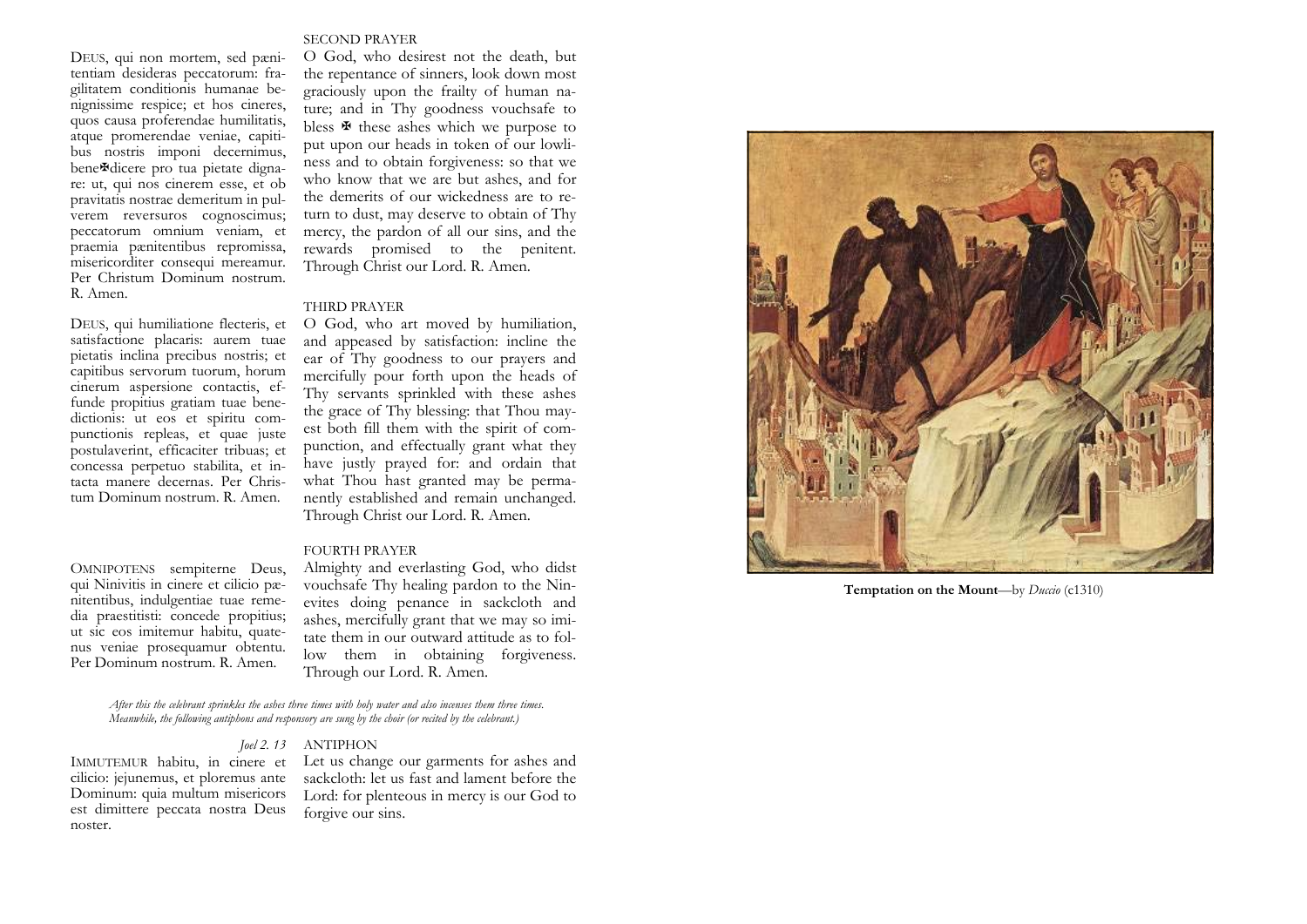#### *Psalm 29. 2, 3* OFFERTORY

EXALTABO te, Domine, quoniam suscepisti me, nec delectasti inimicos meos super me: Domine, clamavi ad te, et sanasti me.

FAC nos, quaesumus Domine, his muneribus offerendis convenienter aptari: quibus ipsius venerabilis sacramenti celebramus exordium. Per Dominum.

VERE dignum et justum est, aequum et salutáre, nos tibi semper, et ubíque grátias ágere: Dómine sancte, Pater omnípotens, ætérne Deus: Qui corporáli jejúnio vítia cómprimis, mentem élevas, virtútem largíris, et pr ǽmia: per Christum Dóminum nostrum. Per quem majestátem tuam laudant Angeli, adórant Dominatiónes, tremunt Potestátes. Cæli, cælorúmque Virtútes, ac beáta Séraphim, sócia exsultatióne concélebrant. Cum quibus et nostras voces, ut admítti júbeas, deprecámur, súpplici confessióne dicéntes:

QUI meditabitur in lege Domini die ac nocte, dabit fructum suum in tempore suo.

PERCEPTA nobis, Domine, praebeant sacramenta subsidium: ut tibi grata sint nostra jejunia, et nobis proficiant ad medelam. Per Dominum.

Oremus. Humiliate capita vestra Deo.

Inclinantes se, Domine, majestati tuae, propitiatus intende: ut, qui divino munere sunt refecti, caelestibus semper nutriantur auxiliis. Per Dominum.

I will extol Thee, O Lord, for Thou hast upheld me, and hast not made my enemies to rejoice over me: O Lord, I have cried to Thee, and Thou hast healed me.

#### **SECRET**

Fit us, we beseech Thee, O Lord, to offer worthily these gifts, by which we celebrate the opening of this venerable Mystery. Through our Lord.

#### PREFACE FOR LENT

It is truly meet and just, right and availing unto salvation, that we should at all times and in all places give thanks unto Thee, O holy Lord, Father almighty and everlasting God. Who by the fasting of the body dost curb our vices, elevate our minds and bestow virtue and reward; through Christ our Lord. Through whom the angels praise Thy majesty, the dominions worship it, and the powers stand in awe. The heavens and the heavenly hosts, with the blessed seraphim join together in celebrating their joy. With these we pray Thee join our voices also, while we say with lowly praise:

#### *Psalm 77. 29, 30* COMMUNION

He that shall meditate day and night on the law of the Lord, shall bring forth his fruit in due season.

#### POSTCOMMUNION

May the Sacraments we have received afford us help, O Lord, that our fasts may be pleasing unto Thee, and profitable unto us for healing. Through our Lord.

#### PRAYER OVER THE PEOPLE

Let us pray. Bow down your heads before God. *Throughout Lent, on every ferial Mass, after the Postcommunion, the celebrant says this prayer over the people:* 

Look graciously, O Lord, upon us who bow down before Thy majesty: that we who have been refreshed by Thy divine Gift may ever be sustained by Thy heavenly aids. Through our Lord.

#### *Joel 2. 17; Est. 13. 17* ANTIPHON

INTER vestibulum et altare plorabunt sacerdotes ministri Domini, et dicent: Parce, Domine, parce populo tuo: et ne claudas ora canentium te, Domine.

Between the porch and the altar, the priests, the Lord's ministers, shall weep and shall say: Spare, O Lord, spare Thy people: and close not the mouths of them that sing to Thee, O Lord.

*During the singing, and after the ashes have been blessed, the celebrant standing, first receives ashes on his head, either from another priest, or from himself; then he places the ashes, in the form of a cross, on the heads or foreheads of the faithful, who kneel before him, saying to them:* 

pulvis es, et in pulverem reverteris.

R.: Emendemus in melius, quae ignoranter peccavimus: ne subito praeoccupati die mortis, quaeramus spatium poenitentiae, et invenire non possimus. \*Attende, Domine, et miserere: quia peccavimus tibi.

V. (Ps. 78. 9) Adjuva nos, Deus salutaris noster: et propter honorem nominis tui, Domine, libera nos. \*Attende. V. Gloria Patri. \*Attende.

*When all have received the ashes, the Priest washes his hands and says:* 

V. Dominus vobiscum. R. Et cum spiritu tuo.

CONCEDE nobis, Domine, praesidia militiae christianae sanctis inchoare jejuniis: ut contra spiritales nequitias pugnaturi, continentiae muniamur auxiliis. Per Christum Dominum nostrum. R. Amen.

MEMENTO, homo, quia REMEMBER, man, that thou art dust, and unto dust thou shalt return. [*Genesis 3. 19*]

#### RESPONSORY

R.: Let us amend for the better in those things in which we have sinned through ignorance; lest suddenly overtaken by the day of death, we seek space for repentance and are not able to find it. \*Attend, O Lord, and have mercy: for we have sinned against Thee.

V. (Ps. 78. 9) Help us, O God, our Saviour: and for the glory of Thy Name, O Lord, deliver us. \*Attend. V. Glory be to the Father. \*Attend.

V. The Lord be with you. R. And with thy spirit.

Grant us, O Lord, to begin with holy fasts the campaign of our Christian warfare: that, as we do battle with the spirits of evil, we may be protected by the help of self-denial. Through Christ our Lord. R. Amen.